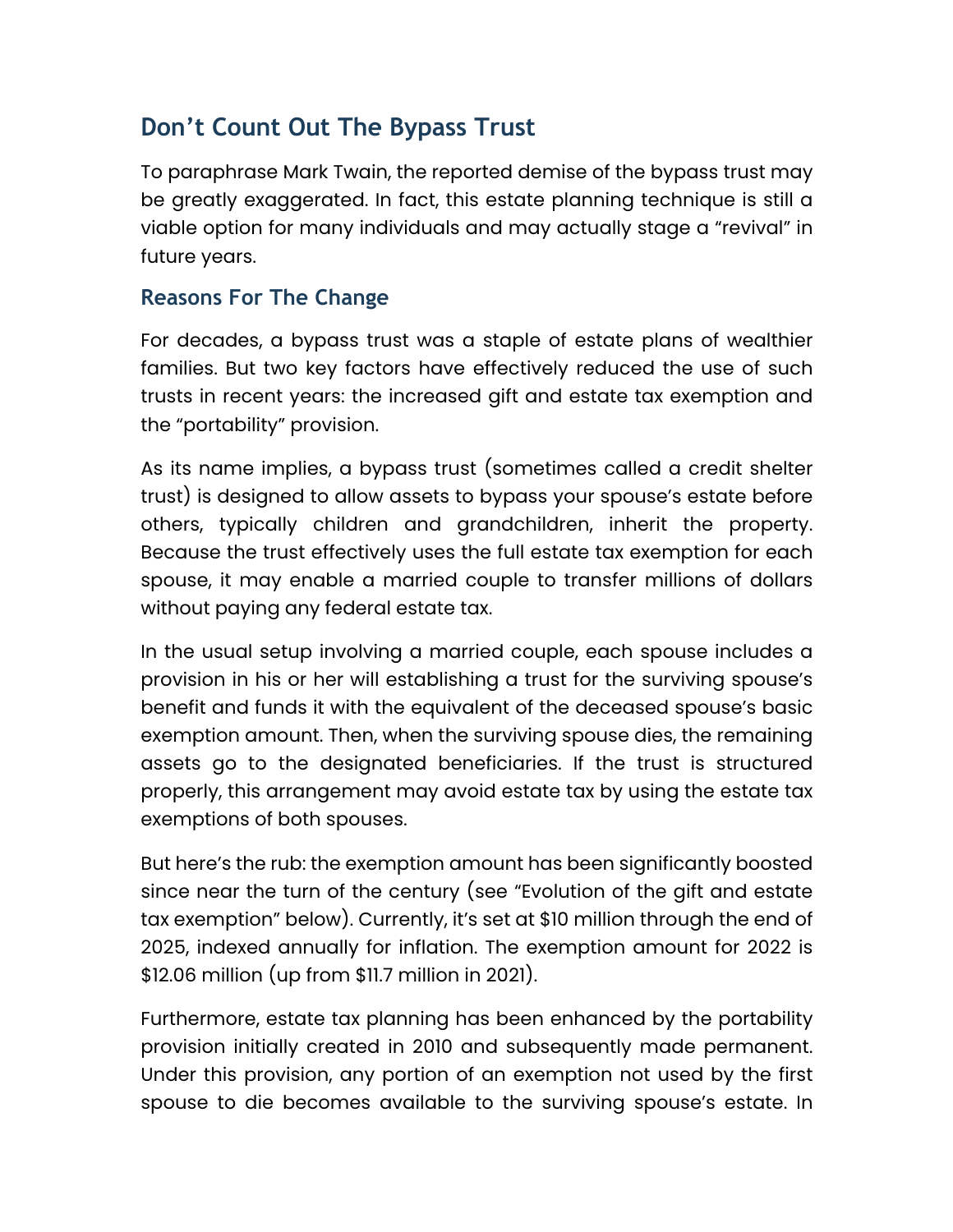other words, a couple now can transfer double the exemption amount without estate taxes — no matter who the nonspousal beneficiaries are.

As a result, the estate tax benefits of using a bypass trust have been curtailed, yet bypass trusts are hardly obsolete. There are still several potential reasons to include a bypass trust within your overall estate plan.

#### **Benefits Of A Bypass Trust**

For starters, assets that are owned individually by a surviving spouse generally become "fair game" for creditors. This can be especially bothersome to family members if a significant amount of assets is siphoned off to help pay the debts of someone who marries the surviving spouse. However, a bypass trust can protect the assets from the clutches of creditors.

Although the children may be named as the successor beneficiaries in the respective wills of a married couple, that could change, especially if a surviving spouse eventually remarries. There's no guarantee that the children of the initial marriage will receive their fair share of an inheritance on the death of the surviving spouse. With a bypass trust, you can arrange for the assets to pass to your children and grandchildren, regardless of any future marriages by a surviving spouse.

In addition, remarriage isn't the only financial concern of a married couple. Assets can be diluted through reckless spending by the younger generation or financial interests might be assigned to others. By including a spendthrift provision in a bypass trust, you can guard against these potential dangers, while still allowing the beneficiaries to use assets in a reasonable manner.

Also, note that a bypass trust can provide flexibility by granting a power of appointment to a surviving spouse. Doing so can give this person legal authority to use trust assets for health care, education or other costs. As opposed to a broad general power of appointment, a limited power may permit the beneficiary to allocate only their share of the trust among classes of potential recipients.